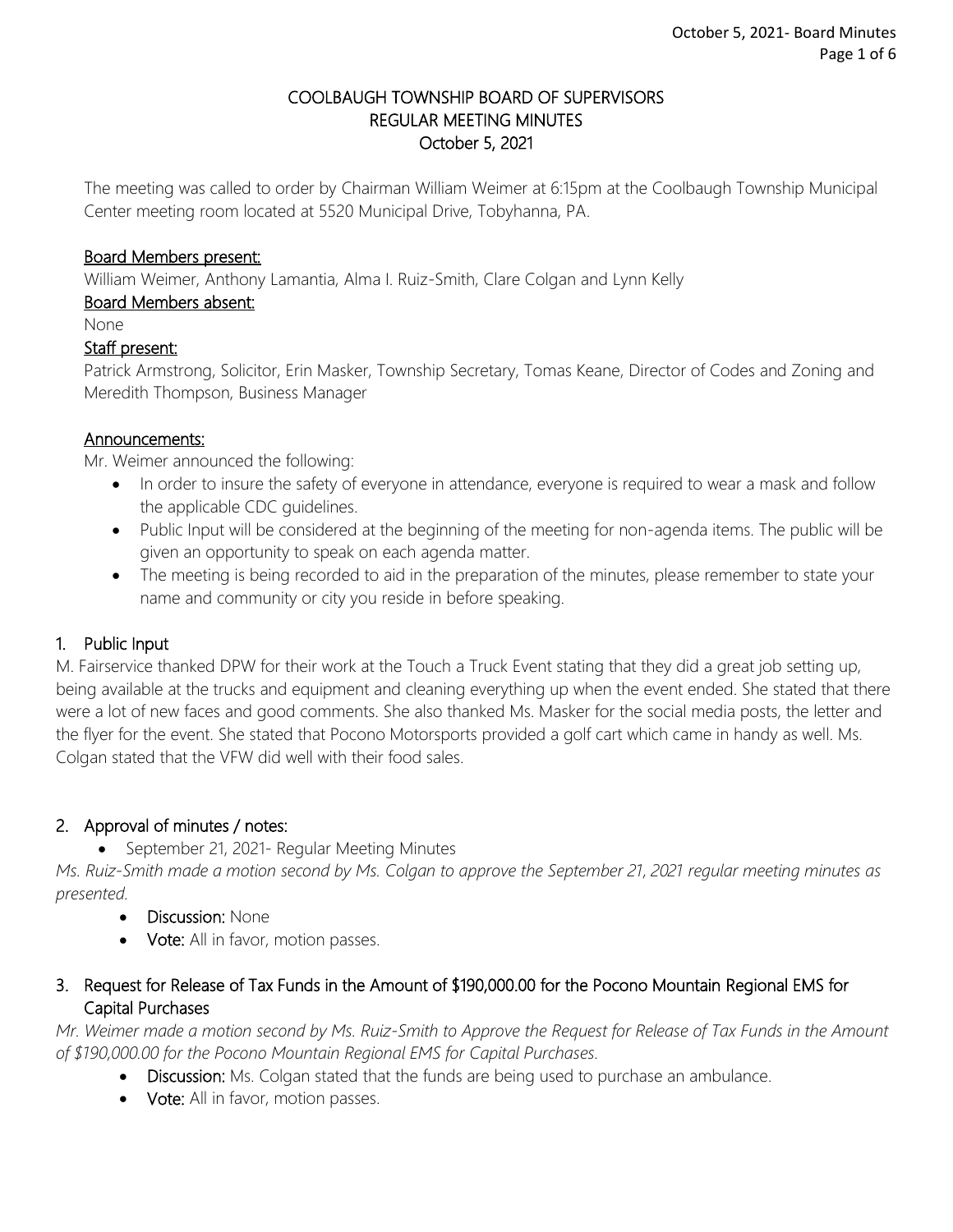## 4. Financial Security Reduction Request #3: Release of Escrow Funds in the Amount of \$ 556,527.46 for Arcadia North Land LLC- Land Development (Distribution Center) Arcadia North Business Park, South Phase, Section 1, Lot No. 2

*Mr. Weimer made a motion second by Ms. Colgan to Approve the Release of the Escrow Funds in the Amount of \$556,527.46 for Arcadia North Land LLC- Land Development (Distribution Center) Arcadia North Business Park, South Phase, Section 1, Lot No. 2*

- Discussion: D. Pope stated that there is a sign for Arcadia that is in the woods along Tegawitha and asked that they be made aware of it to pick it up. Taivo Tammaru was in attendance and thanked the Board for their consideration and stated that he will be sure that the issue with the sign is taken care of.
- Vote: All in favor, motion passes.

# 5. Financial Security Reduction Request #1: Release of Escrow Funds in the Amount of \$342,384.10 for Arcadia North Land, LLC.- Lot Line Adjustment/Cul-De-Sac Extension

Mr. Weimer made a motion second by Mr. Lamantia to Approve the Financial Security Reduction Request #1: Release of Escrow Funds in the Amount of \$342,384.10 for Arcadia North Land, LLC.- Lot Line Adjustment/Cul-De-Sac Extension.

- Discussion: Ms. Ruiz-Smith asked if all the road paving issues have been resolved, being advised that they have. Taivo Tammaru thanked the Board again for their consideration and stated that this was a cash deposit and stated that Township Engineer, Russell Kresge reviewed the request and believes that based on the change that he made to the amount to be withheld that the funds will be sufficient. Solicitor Armstrong stated that he would like to verify the entity that posted the original securities and be sure that the refund is issued to the correct person or entity.
- Vote: All in favor, motion passes.

## 6. Planning Commission Recommendation of the Requested Waiver of the Landscaping Requirements for Pocono Mountain Corporate Center Warehouse Waiver Request (Corporate Center Drive East/ Route 196)

Rik Longacre and Attorney John Herman were in attendance via Zoom representing Pocono Mountain Corporate Center Warehouse requesting a waiver of certain sections of the landscape ordinance. He stated that there were other waivers that were approved prior to this request and stated that the Planning Commission just wanted more time to review this plan and request, stating that at the last meeting they were in favor of recommending the waiver request for approval. Mr. Longacre reviewed the landscaping plan that was presented and identified areas of proposed landscaping and what types of trees would be planted. He stated that it is heavily evergreens and hardwoods and stated that the site has a lot of natural landscaping which they anticipate keeping some of. He stated that they are making adjustments by not removing healthy trees to just replace them later. He reviewed the plan in detail and stated that all the plantings would be aesthetically appealing with the building and site. Ms. Ruiz-Smith asked what color the building would be, being advised that it would be either white or beige stating that he doesn't have those specifics at this time. Ms. Ruiz-Smith asked if it would be all evergreens, being advised that it would not, it would be a mixture of evergreens, spruces, maples, oaks and honey locusts. Ms. Kelly asked how many trees will be planted along Route 196 where you will see the warehouse and how far apart will those trees be. Mr. Longacre advised that there will be evergreens that are 15' apart and staggered 5-7', then hardwoods and the pattern continues. He stated that there will be a break in the pattern at the emergency access. Ms. Kelly asked what size the trees will be, being advised that they would be 1 ½-2 ½ caliper, evergreens will be 6' tall and hardwoods 10-12' tall. Ms. Kelly asked about the height of the building being advised it could be up to 50' tall. She asked if he felt the trees would be a good buffer for snow drifting across Route 196 with Mr. Longacre reviewing the slope of the property compared to the building stating that 196 runs downhill, the one corner of the building will be 25' below grade, the middle will be at grade and the other corner will be 12' above grade. Discussion ensued with Solicitor Armstrong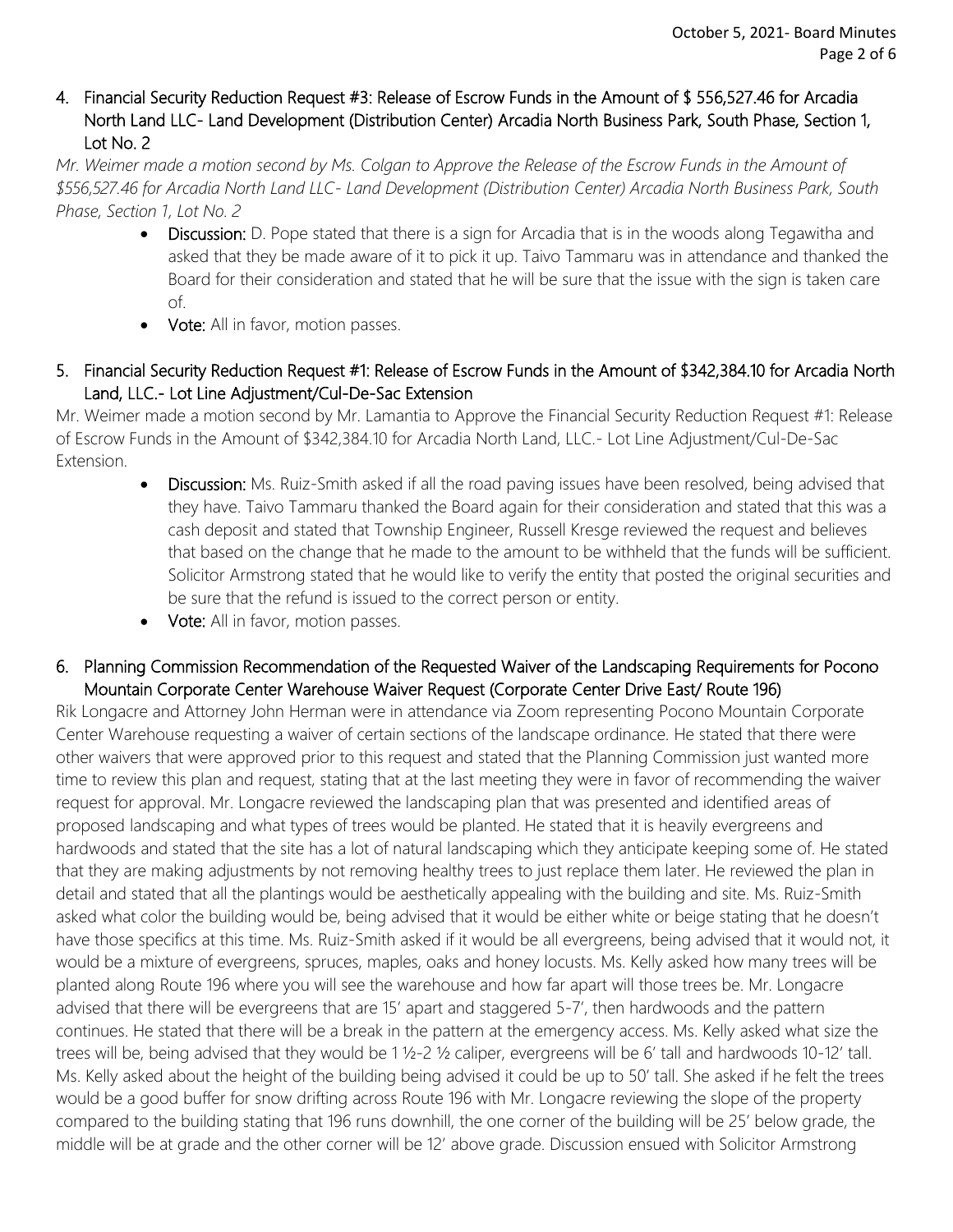advising the Board that they can choose not to approve the waiver until the Land Development Plan is before them for consideration, in the meantime you can provide the applicant with any comments or suggestions that you may have at this point.

*Ms. Ruiz-Smith made a motion second by Ms. Colgan to table the Planning Commission Recommendation of the Requested Waiver of the Landscaping Requirements for Pocono Mountain Corporate Center Warehouse Waiver Request (Corporate Center Drive East/ Route 196).*

- Discussion: None
- Vote: All in favor, motion passes.
- 7. Conditional Approval for Minor Subdivision Joining Lots 29-36 & 119-127, Plotting I, Section D, Pocono Summit Lakes, Property Owner(s) Red Door Rentals, LLC.

*Mr. Lamantia made a motion second by Ms. Kelly to Grant Conditional Approval for Minor Subdivision Joining Lots 29- 36 & 119-127, Plotting I, Section D, Pocono Summit Lakes, Property Owner(s) Red Door Rentals, LLC.*

- Discussion: Ms. Ruiz-Smith confirmed that the lots are being combined with the property that has the house on it. She was advised that it is and Solicitor Armstrong stated that it will still be a non- conforming property when the lots are joined, but stated that there is no issue with it.
- Vote: All in favor, motion passes.

# 8. Request for Waiver of Procedural Time Requirement for the Minor Subdivision of Linda Silva

*Ms. Colgan made a motion second by Ms. Ruiz-Smith to Grant the Request for Waiver of Procedural Time Requirement for the Minor Subdivision of Linda Silva until December 30, 2021.* 

- Discussion: Ms. Ruiz-Smith asked Ms. Masker for clarification on the delay with the completion of this project, being advised that there is an issue with the deeds that needs to be resolved. Ms. Kelly asked if the Board can deny this request or what they can do moving forward as this project has been on the agenda for extensions for a couple years. Solicitor Armstrong stated that this is a request to allow the Board more time and stated that if the Board denies it, they would have a deemed approval. He stated that the Board could put the applicant on notice that this would be the last extension and the plan would be denied and returned at which point the applicant would need to resubmit the plan. Mr. Lamantia stated that this is not costing us anything to allow them the time to continue working through the issues that they are faced with and stated that we should be helping the residents. Ms. Ruiz-Smith agreed with Mr. Lamantia that there is no cost to the Township to grant the waivers as needed.
- **Vote:** All in favor, motion passes

*Ms. Kelly made a motion to Notify the Property Owner and Professional that the Board of Supervisors would like this to be the Last Waiver of Procedural Time for the Minor Subdivision of Linda Silva.* 

\*\*\*No second was heard, the motion died. \*\*

# 9. Request for Waiver of Procedural Time Requirement for the Minor Subdivision Plan of Dianne Stark

*Mr. Lamantia made a motion second by Mr. Weimer to Approve the Request for Waiver of Procedural Time Requirement for the Minor Subdivision Plan of Dianne Stark until December 30, 2021.* 

- Discussion: None
- Vote: All in favor, motion passes.

# 10. Declaration of October as Domestic Violence Awareness Month

*Mr. Weimer made a motion second by Ms. Ruiz-Smith to Declare October as Domestic Violence Awareness Month.*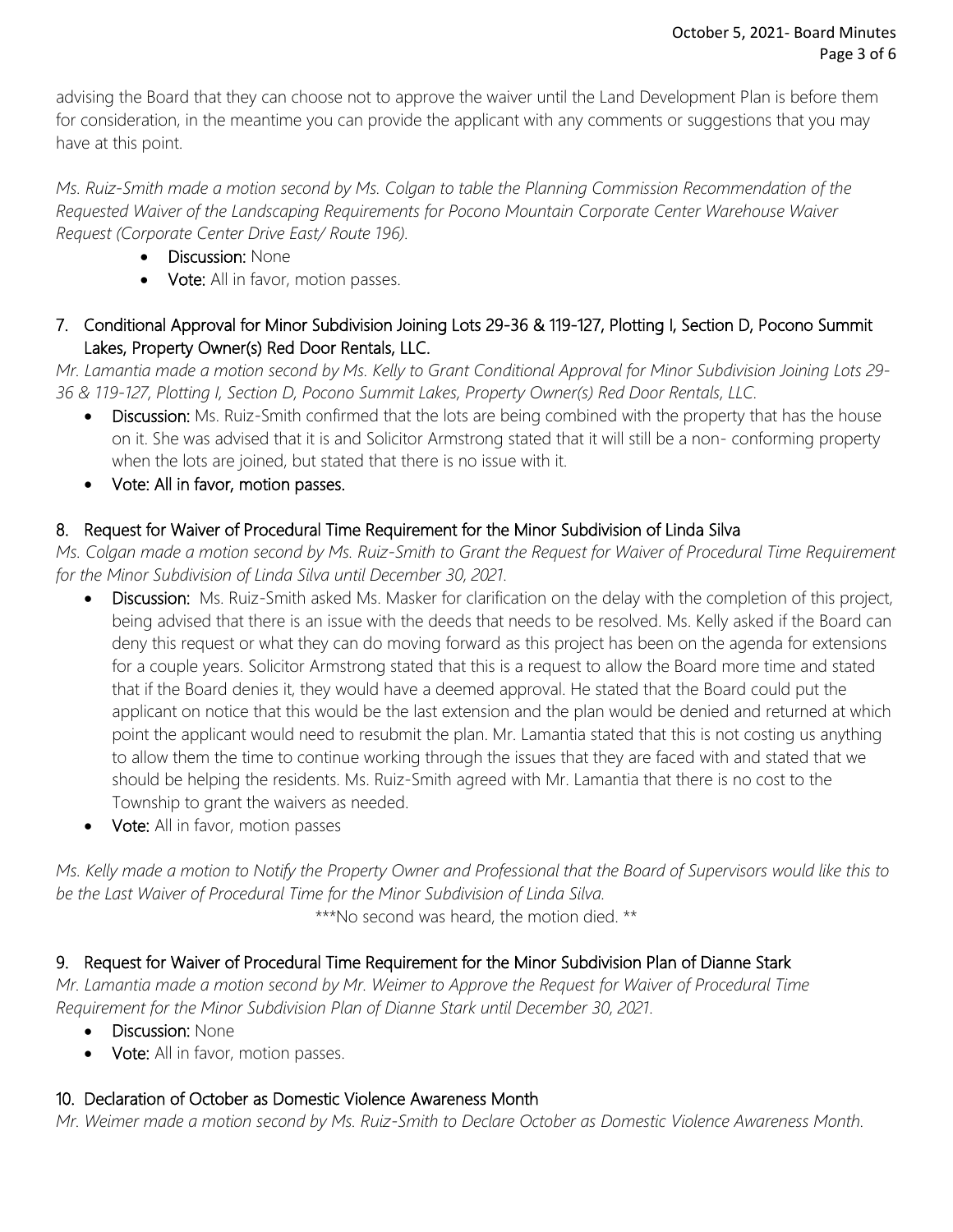- Discussion: Ms. Ruiz-Smith stated that she will be attending the vigil on October 20, 2021 at the Courthouse Square in Stroudsburg at 6:00pm to present the Proclamation on behalf of the Board of Supervisors.
- Vote: All in favor, motion passes.
- 11. Resolution #10-2021: Coolbaugh Township Ordinance #129-2017 Volunteer Service Credit Program Criteria for the period of November 16, 2020 – November 15, 2021

*Mr. Lamantia made a motion second by Ms. Colgan to Approve Resolution #10-2021: Coolbaugh Township Ordinance #129-2017 Volunteer Service Credit Program Criteria for the period of November 16, 2020 – November 15, 2021* 

- Discussion: Mr. Lamantia asked if any of the criteria has changed since the first resolution was passed when the Act 172 went into effect, being advised that it has not. M. Peterson asked if the incentive has helped to increase volunteerism.
- Vote: 4-0-1, motion passes. (Mr. Weimer abstained)
- 12. Authorization to Advertise Trick or Treat Times in Coolbaugh Township for Sunday, October 31, 2021 from 4:00pm-7:00pm

*Ms. Colgan made a motion second by Ms. Kelly to Authorize the Advertisement of Trick or Treat Times in Coolbaugh Township for Sunday, October 31, 2021 from 4:00pm-7:00pm.*

- Discussion: None
- Vote: All in favor, motion passes.
- 13. Authorization to Submit Letters of Intent for the Hazard Mitigation Grants to PEMA for Hazard Mitigation Projects in the Township

*Mr. Lamantia made a motion second by Mr. Weimer to Authorize the Submission of Letters of Intent for the Hazard Mitigation Grants to PEMA for Hazard Mitigation Projects in the Township.*

- Discussion: None
- Vote: All in favor, motion passes.

# 14. Resolution #11-2021: Resolution Authorizing an Assigned Agent to Sign and Submit the Hazard Mitigation Grants on Behalf of Coolbaugh Township

*Ms. Kelly made a motion second by Ms. Ruiz-Smith to Approve Resolution #11-2021: Resolution Authorizing Meredith Thompson to be the Assigned Agent to Sign and Submit the Hazard Mitigation Grants on Behalf of Coolbaugh Township.*

- Discussion: None
- Vote: All in favor, motion passes.

# 15. EAC Request to Purchase:

 Two Rustic Benches for the Wiley Preserve Trail not to exceed \$500.00 and for DPW to Install them when their Schedule Permits

*Ms. Kelly made a motion second by Mr. Weimer to Approve the EAC Request to Purchase Two Rustic Benches for the Wiley Preserve Trail not to exceed \$500.00 and for DPW to Install them when their Schedule Permits.*

- Discussion: Ms. Colgan asked if there are any pictures, being advised by Ms. Kelly that she does not have any yet. Ms. Ruiz-Smith suggested that EAC speak to Patrick Kelly from Waste Not Technologies to see if he has any contacts or information on the items being purchased, stating that since he recycles products he may have something that would work.
- Vote: All in favor, motion passes.
- Outdoor Stain to Paint the Picnic Tables on the Wiley Trail and other Painting Supplies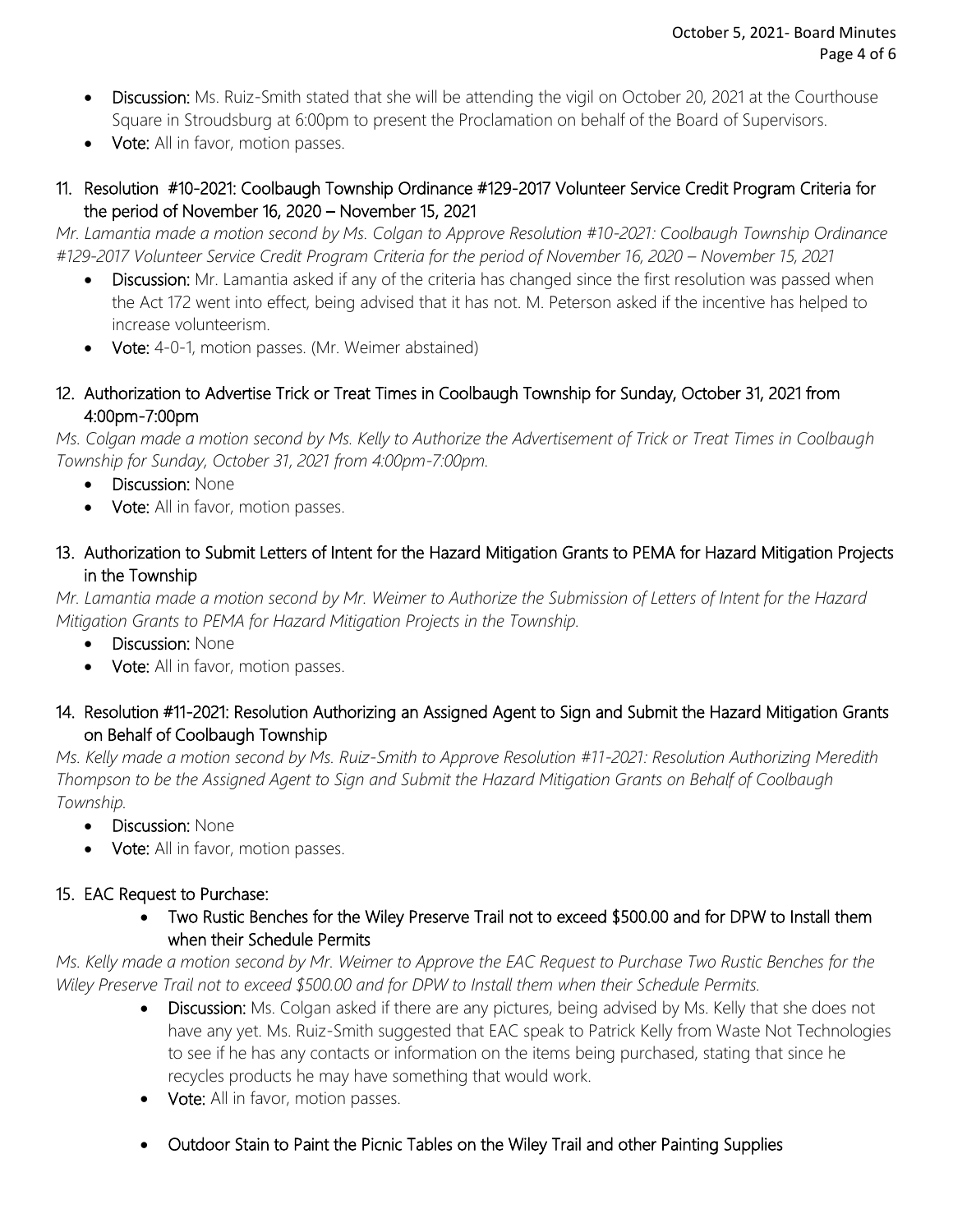*Ms. Kelly made a motion second by Mr. Weimer to Approve the Purchase of Outdoor Stain and painting supplies to Paint the Picnic Tables on the Wiley Trail.* 

- Discussion: Ms. Kelly stated that she will ask the Township DPW Foreman if he has any stain or supplies before purchasing them, and will also ask him for the best stain to purchase for the project. Ms. Kelly stated that the members of EAC will be doing the work themselves.
- Vote: All in favor, motion passes.

# 16. Solicitor Armstrong Comments/Updates

Solicitor Armstrong stated that he is working on the agreement for the LPC Pocono project with respect to the traffic light and the escrow, stating that the developer would like to provide a cash escrow. He stated that it is not yet clear if the proposed traffic signal will be required until the tenant and the traffic study information are received. He will circulate the agreement for review by the Board before finalizing it. Ms. Ruiz-Smith asked if there is a contingency in the agreement for the potential escalation of costs being advised by Solicitor Armstrong that he would not be able to do that, but stated that he could put a deadline in the agreement. He stated that he will have it ready for discussion at the next meeting.

Solicitor Armstrong stated that there was a sketch plan that was just put forth at the last Planning Commission meeting for a proposed truck repair station on the corner of Kings Way and Route 196. He stated that in the Township Code of Ordinance Kings Way does not permit truck traffic on it. The applicant would like to request that the Board allow truck traffic for the purpose of entering onto his property from Kings Way as opposed to obtaining an HOP for a driveway off of Route 196 after the traffic signal. Ms. Kelly stated that Kings Way was previously owned by Pocono Farms East and stated that not allowing truck traffic on that road may have been a requirement when turning the roads over to the Township. Mr. Weimer stated that Kings Way is the main entrance into Pocono Farms East stating that they can come to a work session but we would have to look at the volume of traffic. Mr. Weimer stated that the road may be up to Township specs but it is not in the best shape and is probably on an upcoming paving list.

Solicitor Armstrong reached out to Joe Carlin from Gilmore and Associates regarding the stone for the APCP sign and stated that he has not received an answer. Mr. Lamantia stated that with the APCP sign still not completed and winter around the corner, he has spoken with Cathleen Dunn, Manager of APCP and stated that she is willing to take on the project in order to get it completed and have the funds come out of the amount that is in escrow from APCP for their contribution to the project.

*16A. Mr. Lamantia made a motion second by Ms. Ruiz-Smith to amend the agenda to include the A Pocono Country Place Sign.* 

- Discussion: None
- **Vote:** All in favor, motion passes.

16B. *Mr. Lamantia made a motion second by Ms. Ruiz-Smith to allow APCP to complete the work to the sign as long as there are no legal issues.* 

- Discussion: Mr. Lamantia stated that he will let Ms. Dunn, APCP Manager know that Solicitor Armstrong will be in touch with her.
- Vote: All in favor, motion passes.

#### 17. Current obligations

| • General Fund | \$412,364.92 |
|----------------|--------------|
| • Sewer Fund   | \$6,497.39   |